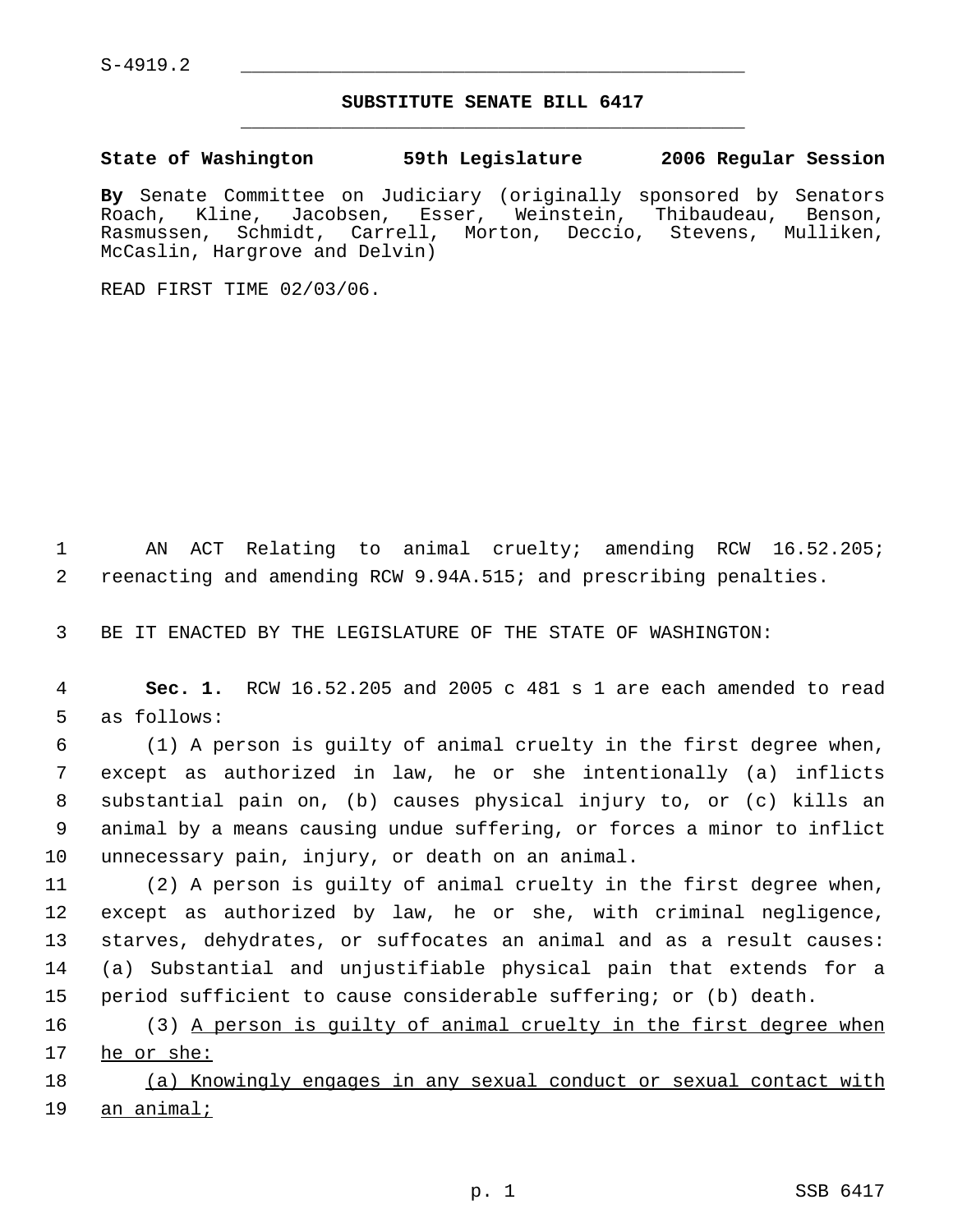| 1  | (b) Knowingly causes, aids, or abets another person to engage in       |
|----|------------------------------------------------------------------------|
| 2  | any sexual conduct or sexual contact with an animal;                   |
| 3  | (c) Knowingly permits any sexual conduct or sexual contact with an     |
| 4  | animal to be conducted on any premises under his or her charge or      |
| 5  | control;                                                               |
| 6  | (d)<br>Knowingly engages in, organizes, promotes, conducts,            |
| 7  | advertises, aids, abets, participates in as an observer, or performs   |
| 8  | any service in the furtherance of an act involving any sexual conduct  |
| 9  | or sexual contact with an animal for a commercial or recreational      |
| 10 | purpose; or                                                            |
| 11 | (e) Knowingly photographs or films, for purposes of sexual             |
| 12 | gratification, a person engaged in a sexual act or sexual contact with |
| 13 | an animal.                                                             |
| 14 | (4) Animal cruelty in the first degree is a class C felony.            |
| 15 | $(5)$ In addition to the penalty imposed in subsection $(4)$ of this   |
| 16 | section, the court may order that the convicted person do any of the   |
| 17 | following:                                                             |
| 18 | (a) Not harbor or own animals or reside in any household where         |
| 19 | animals are present;                                                   |
| 20 | (b) Participate in appropriate counseling at the defendant's           |
| 21 | expense;                                                               |
| 22 | Reimburse the animal shelter or humane society for any<br>(c)          |
| 23 | reasonable costs incurred for the care and maintenance of any animals  |
| 24 | taken to the animal shelter or humane society as a result of conduct   |
| 25 | proscribed in subsection (3) of this section.                          |
| 26 | (6) Nothing in this section may be considered to prohibit accepted     |
| 27 | animal husbandry practices or accepted veterinary medical practices by |
| 28 | a licensed veterinarian or certified veterinary technician.            |
| 29 | (7) If the court has reasonable grounds to believe that a violation    |
| 30 | of this section has occurred, the court may order the seizure of all   |
| 31 | animals involved in the alleged violation as a condition of bond of a  |
| 32 | person charged with a violation.                                       |
| 33 | (8) For purposes of this section:                                      |
| 34 | (a) "Animal" means every creature, either alive or dead, other than    |
| 35 | a human being.                                                         |
| 36 | (b) "Sexual conduct" means any touching or fondling by a person,       |
| 37 | either directly or through clothing, of the sex organs or anus of an   |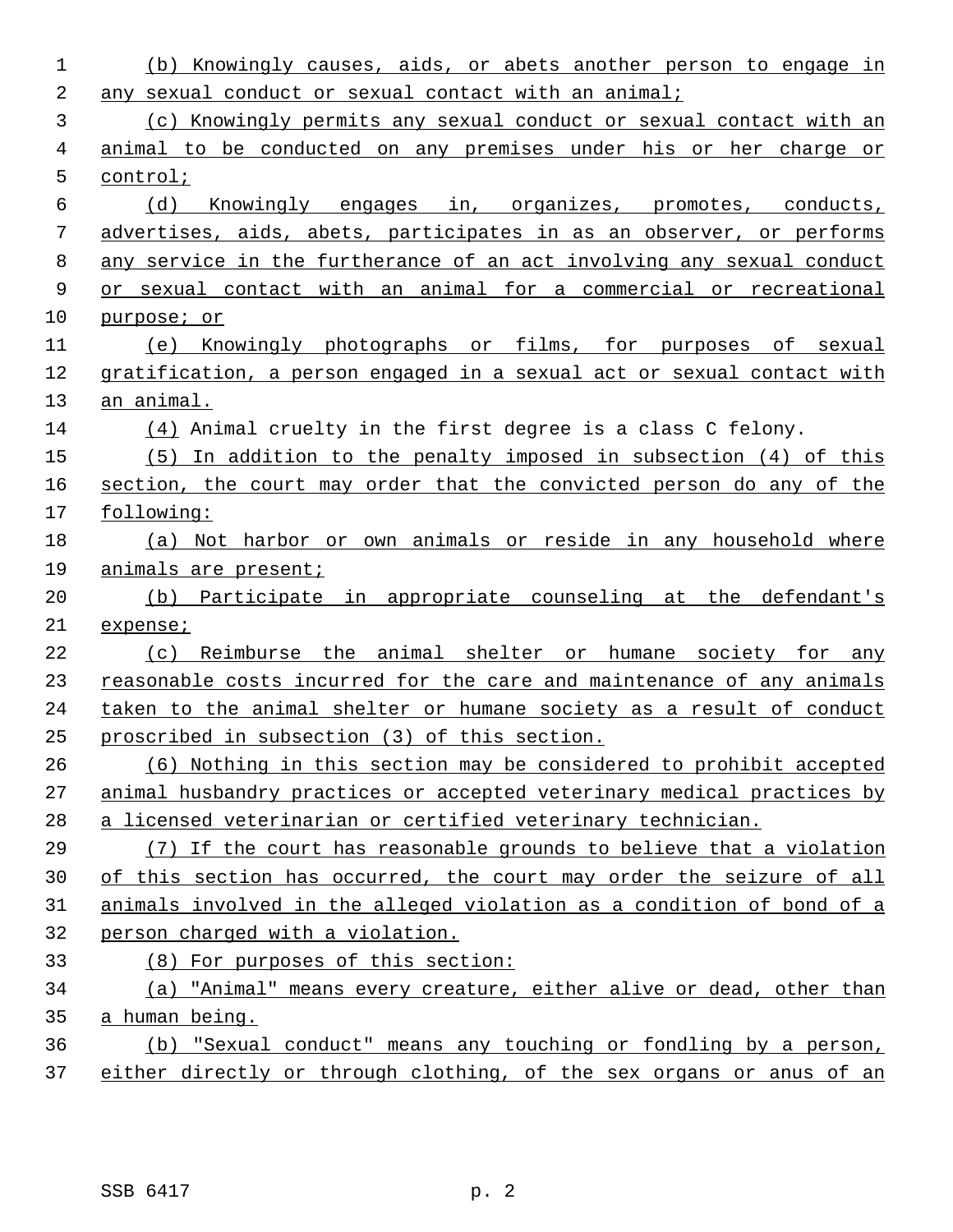animal or any transfer or transmission of semen by the person upon any part of the animal, for the purpose of sexual gratification or arousal of the person. (c) "Sexual contact" means any contact, however slight, between the mouth, sex organ, or anus of a person and the sex organ or anus of an animal, or any intrusion, however slight, of any part of the body of the person into the sex organ or anus of an animal, or any intrusion of the sex organ or anus of the person into the mouth of the animal, for 9 the purpose of sexual gratification or arousal of the person. (d) "Photographs" or "films" means the making of a photograph, motion picture film, videotape, digital image, or any other recording, sale, or transmission of the image. **Sec. 2.** RCW 9.94A.515 and 2005 c 458 s 2 and 2005 c 183 s 9 are each reenacted and amended to read as follows: 15 TABLE 2 CRIMES INCLUDED WITHIN EACH SERIOUSNESS LEVEL XVI Aggravated Murder 1 (RCW 10.95.020) XV Homicide by abuse (RCW 9A.32.055) Malicious explosion 1 (RCW 70.74.280(1)) Murder 1 (RCW 9A.32.030) XIV Murder 2 (RCW 9A.32.050) Trafficking 1 (RCW 9A.40.100(1)) XIII Malicious explosion 2 (RCW 70.74.280(2)) Malicious placement of an explosive 1 (RCW 70.74.270(1)) XII Assault 1 (RCW 9A.36.011) Assault of a Child 1 (RCW 9A.36.120) Malicious placement of an imitation device 1 (RCW 70.74.272(1)(a)) Rape 1 (RCW 9A.44.040) Rape of a Child 1 (RCW 9A.44.073)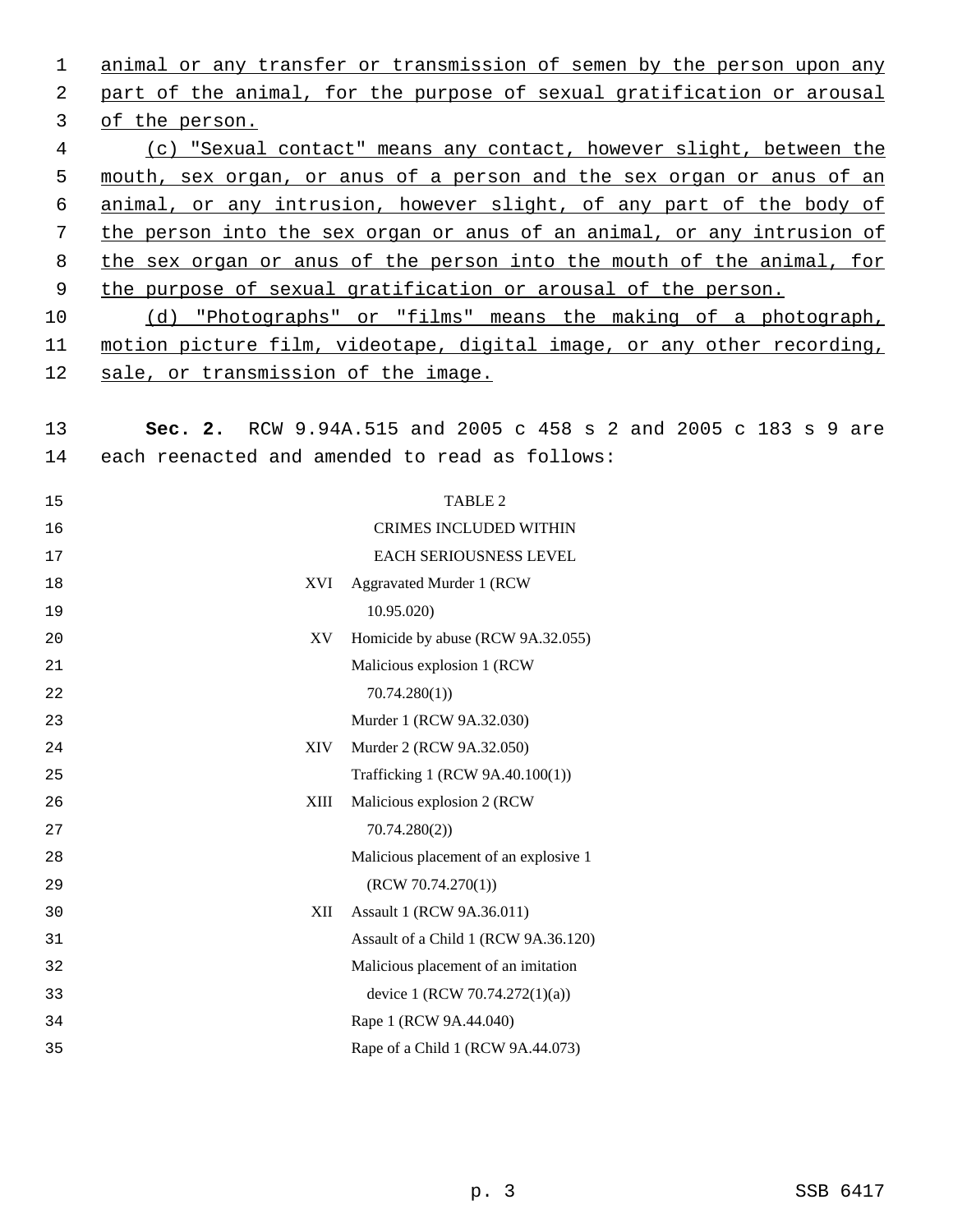| 1              |             | Trafficking 2 (RCW 9A.40.100(2))        |
|----------------|-------------|-----------------------------------------|
| $\overline{2}$ | XI          | Manslaughter 1 (RCW 9A.32.060)          |
| 3              |             | Rape 2 (RCW 9A.44.050)                  |
| 4              |             | Rape of a Child 2 (RCW 9A.44.076)       |
| 5              | X           | Child Molestation 1 (RCW 9A.44.083)     |
| 6              |             | Indecent Liberties (with forcible       |
| 7              |             | compulsion) (RCW                        |
| 8              |             | 9A.44.100(1)(a)                         |
| 9              |             | Kidnapping 1 (RCW 9A.40.020)            |
| 10             |             | Leading Organized Crime (RCW            |
| 11             |             | 9A.82.060(1)(a)                         |
| 12             |             | Malicious explosion 3 (RCW              |
| 13             |             | 70.74.280(3)                            |
| 14             |             | <b>Sexually Violent Predator Escape</b> |
| 15             |             | (RCW 9A.76.115)                         |
| 16             | IX          | Assault of a Child 2 (RCW 9A.36.130)    |
| 17             |             | Explosive devices prohibited (RCW       |
| 18             |             | 70.74.180)                              |
| 19             |             | Hit and Run--Death (RCW                 |
| 20             |             | 46.52.020(4)(a)                         |
| 21             |             | Homicide by Watercraft, by being        |
| 22             |             | under the influence of intoxicating     |
| 23             |             | liquor or any drug (RCW                 |
| 24             |             | 79A.60.050)                             |
| 25             |             | Inciting Criminal Profiteering (RCW     |
| 26             |             | 9A.82.060(1)(b)                         |
| 27             |             | Malicious placement of an explosive 2   |
| 28             |             | (RCW 70.74.270(2))                      |
| 29             |             | Robbery 1 (RCW 9A.56.200)               |
| 30             |             | Sexual Exploitation (RCW 9.68A.040)     |
| 31             |             | Vehicular Homicide, by being under      |
| 32             |             | the influence of intoxicating liquor    |
| 33             |             | or any drug (RCW 46.61.520)             |
| 34             | <b>VIII</b> | Arson 1 (RCW 9A.48.020)                 |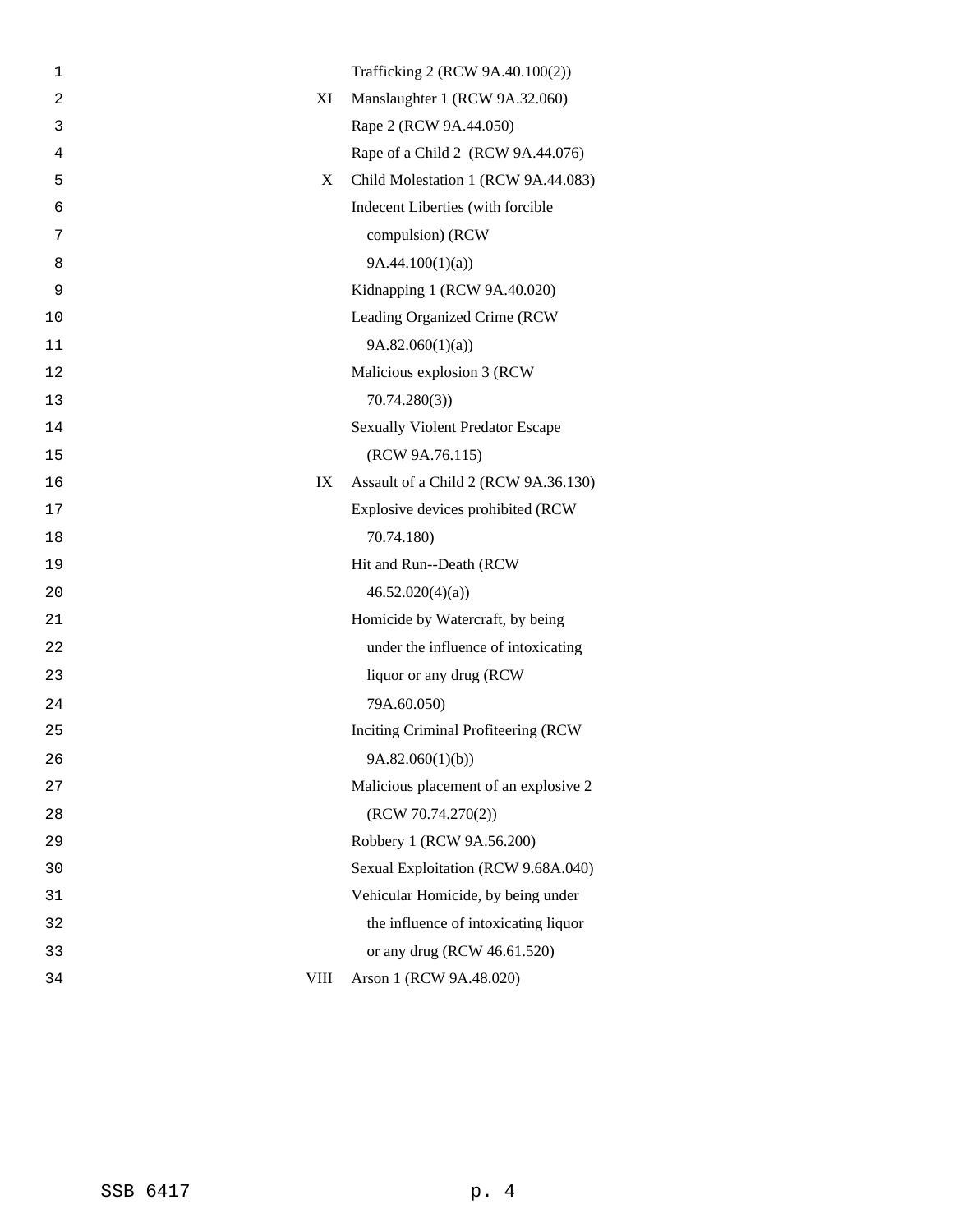| 1              |     | Homicide by Watercraft, by the          |
|----------------|-----|-----------------------------------------|
| $\overline{c}$ |     | operation of any vessel in a            |
| 3              |     | reckless manner (RCW                    |
| 4              |     | 79A.60.050)                             |
| 5              |     | Manslaughter 2 (RCW 9A.32.070)          |
| 6              |     | Promoting Prostitution 1 (RCW           |
| 7              |     | 9A.88.070)                              |
| 8              |     | Theft of Ammonia (RCW 69.55.010)        |
| 9              |     | Vehicular Homicide, by the operation    |
| 10             |     | of any vehicle in a reckless            |
| 11             |     | manner (RCW 46.61.520)                  |
| 12             | VII | Burglary 1 (RCW 9A.52.020)              |
| 13             |     | Child Molestation 2 (RCW 9A.44.086)     |
| 14             |     | Civil Disorder Training (RCW            |
| 15             |     | 9A.48.120)                              |
| 16             |     | Dealing in depictions of minor          |
| 17             |     | engaged in sexually explicit            |
| 18             |     | conduct (RCW 9.68A.050)                 |
| 19             |     | Drive-by Shooting (RCW 9A.36.045)       |
| 20             |     | Homicide by Watercraft, by disregard    |
| 21             |     | for the safety of others (RCW           |
| 22             |     | 79A.60.050)                             |
| 23             |     | Indecent Liberties (without forcible    |
| 24             |     | compulsion) (RCW 9A.44.100(1)           |
| 25             |     | $(b)$ and $(c)$ )                       |
| 26             |     | Introducing Contraband 1 (RCW           |
| 27             |     | 9A.76.140)                              |
| 28             |     | Malicious placement of an explosive 3   |
| 29             |     | (RCW 70.74.270(3))                      |
| 30             |     | Negligently Causing Death By Use of     |
| 31             |     | a Signal Preemption Device              |
| 32             |     | (RCW 46.37.675)                         |
| 33             |     | Sending, bringing into state depictions |
| 34             |     | of minor engaged in sexually            |
| 35             |     | explicit conduct (RCW                   |
| 36             |     | 9.68A.060                               |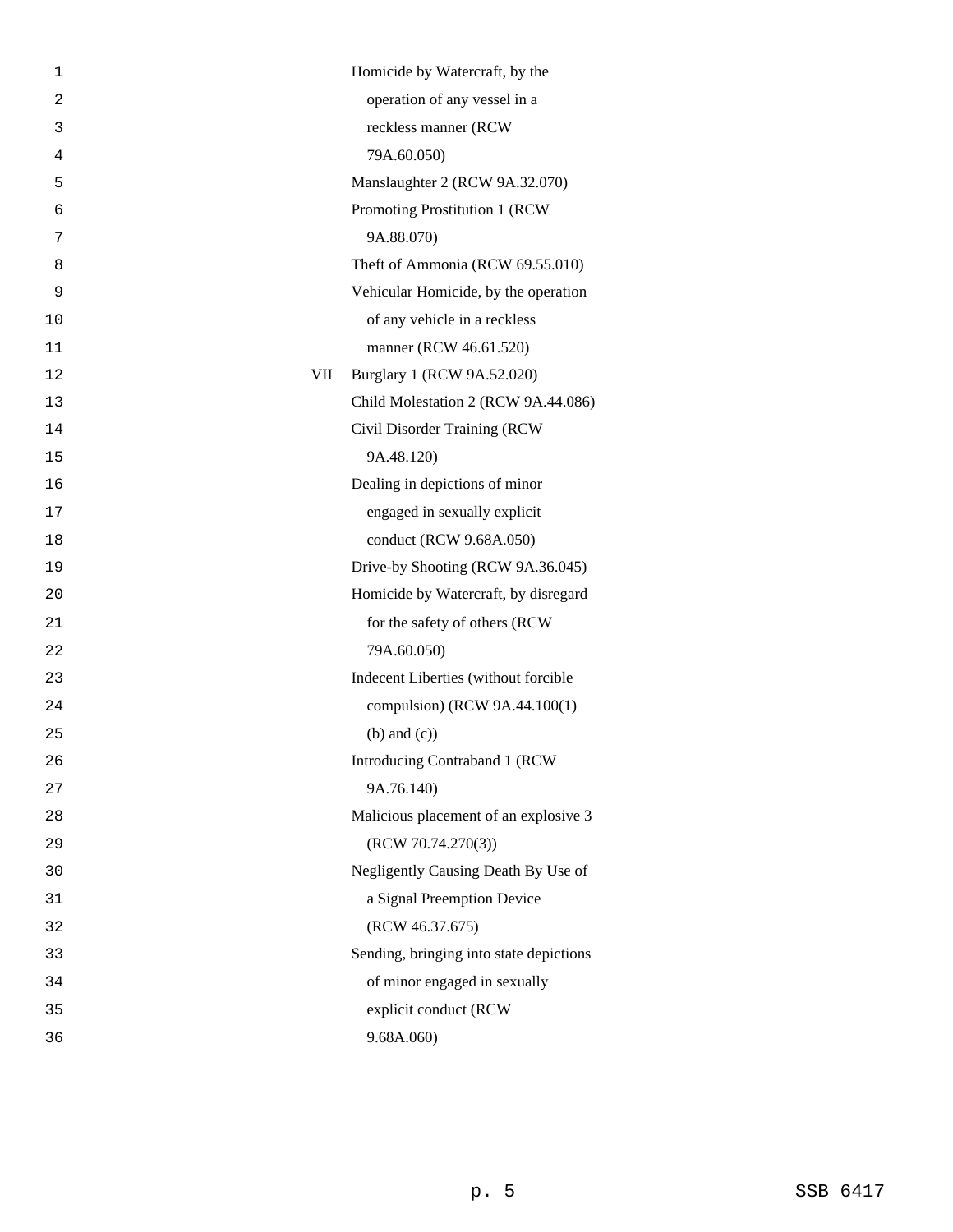| 1              |    | Unlawful Possession of a Firearm in  |
|----------------|----|--------------------------------------|
| $\overline{a}$ |    | the first degree (RCW                |
| 3              |    | 9.41.040(1)                          |
| 4              |    | Use of a Machine Gun in Commission   |
| 5              |    | of a Felony (RCW 9.41.225)           |
| 6              |    | Vehicular Homicide, by disregard for |
| 7              |    | the safety of others (RCW            |
| 8              |    | 46.61.520                            |
| 9              | VI | Bail Jumping with Murder 1 (RCW      |
| 10             |    | 9A.76.170(3)(a)                      |
| 11             |    | Bribery (RCW 9A.68.010)              |
| 12             |    | Incest 1 (RCW $9A.64.020(1)$ )       |
| 13             |    | Intimidating a Judge (RCW            |
| 14             |    | 9A.72.160)                           |
| 15             |    | Intimidating a Juror/Witness (RCW    |
| 16             |    | 9A.72.110, 9A.72.130)                |
| 17             |    | Malicious placement of an imitation  |
| 18             |    | device 2 (RCW 70.74.272(1)(b))       |
| 19             |    | Rape of a Child 3 (RCW 9A.44.079)    |
| 20             |    | Theft of a Firearm (RCW 9A.56.300)   |
| 21             |    | Unlawful Storage of Ammonia (RCW     |
| 22             |    | 69.55.020)                           |
| 23             | V  | Abandonment of dependent person 1    |
| 24             |    | (RCW 9A.42.060)                      |
| 25             |    | Advancing money or property for      |
| 26             |    | extortionate extension of credit     |
| 27             |    | (RCW 9A.82.030)                      |
| 28             |    | Bail Jumping with class A Felony     |
| 29             |    | (RCW 9A.76.170(3)(b))                |
| 30             |    | Child Molestation 3 (RCW 9A.44.089)  |
| 31             |    | Criminal Mistreatment 1 (RCW         |
| 32             |    | 9A.42.020)                           |
| 33             |    | Custodial Sexual Misconduct 1 (RCW   |
| 34             |    | 9A.44.160)                           |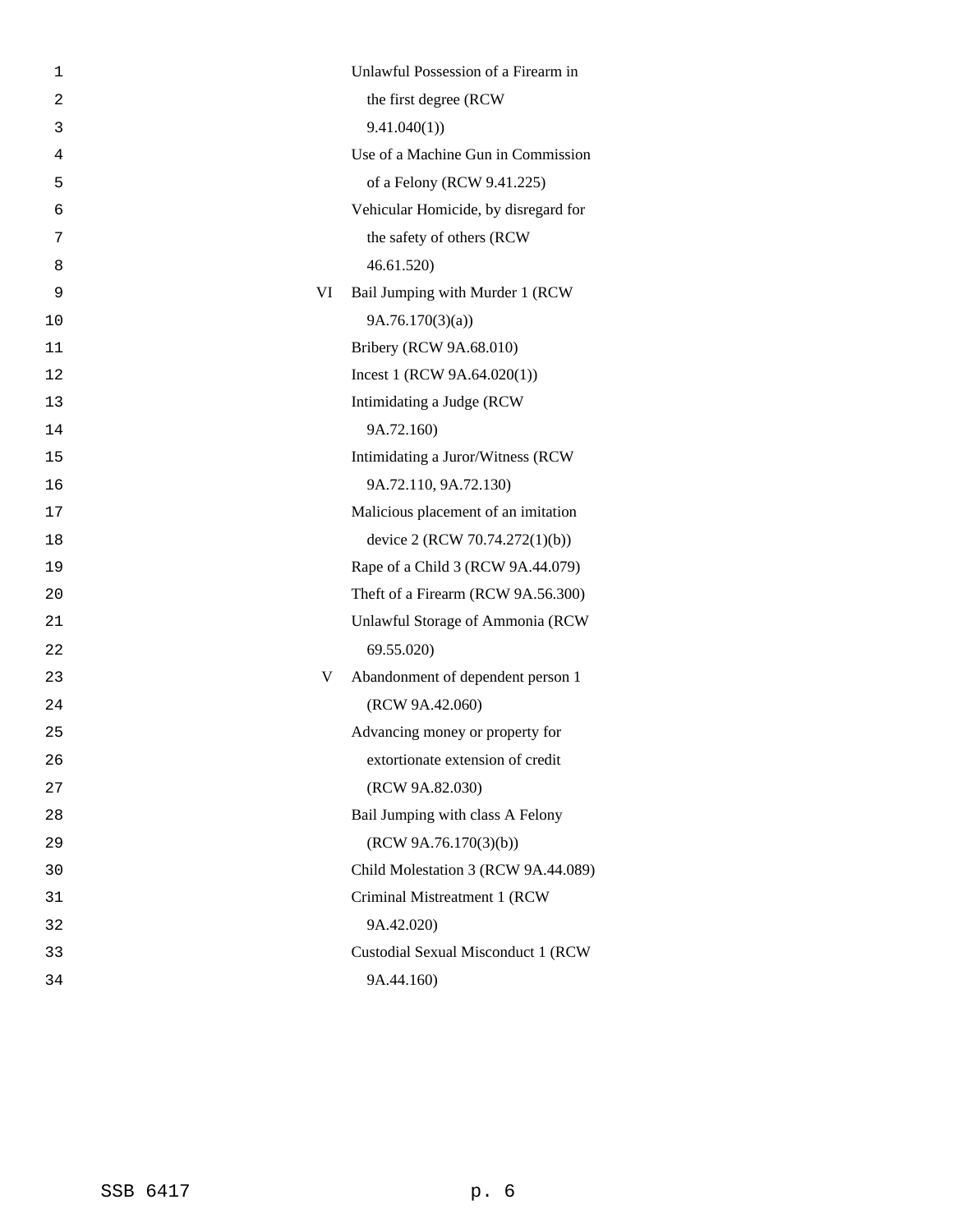| 1              | Domestic Violence Court Order           |
|----------------|-----------------------------------------|
| $\overline{2}$ | Violation (RCW 10.99.040,               |
| 3              | 10.99.050, 26.09.300, 26.10.220,        |
| 4              | 26.26.138, 26.50.110, 26.52.070,        |
|                |                                         |
| 5              | or 74.34.145)                           |
| 6              | Extortion 1 (RCW 9A.56.120)             |
| 7              | <b>Extortionate Extension of Credit</b> |
| 8              | (RCW 9A.82.020)                         |
| 9              | <b>Extortionate Means to Collect</b>    |
| 10             | <b>Extensions of Credit (RCW</b>        |
| 11             | 9A.82.040)                              |
| 12             | Incest 2 (RCW $9A.64.020(2)$ )          |
| 13             | Kidnapping 2 (RCW 9A.40.030)            |
| 14             | Perjury 1 (RCW 9A.72.020)               |
| 15             | Persistent prison misbehavior (RCW      |
| 16             | 9.94.070)                               |
| 17             | Possession of a Stolen Firearm (RCW     |
| 18             | 9A.56.310)                              |
| 19             | Rape 3 (RCW 9A.44.060)                  |
| 20             | Rendering Criminal Assistance 1         |
| 21             | (RCW 9A.76.070)                         |
| 22             | Sexual Misconduct with a Minor 1        |
| 23             | (RCW 9A.44.093)                         |
| 24             | <b>Sexually Violating Human Remains</b> |
| 25             | (RCW 9A.44.105)                         |
| 26             | <b>Stalking (RCW 9A.46.110)</b>         |
| 27             | Taking Motor Vehicle Without            |
| 28             | Permission 1 (RCW 9A.56.070)            |
| 29             | IV<br>Arson 2 (RCW 9A.48.030)           |
| 30             | Assault 2 (RCW 9A.36.021)               |
| 31             | Assault 3 (of a Peace Officer with a    |
| 32             | Projectile Stun Gun) (RCW               |
| 33             | 9A.36.031(1)(h)                         |
| 34             | Assault by Watercraft (RCW              |
| 35             | 79A.60.060)                             |
|                |                                         |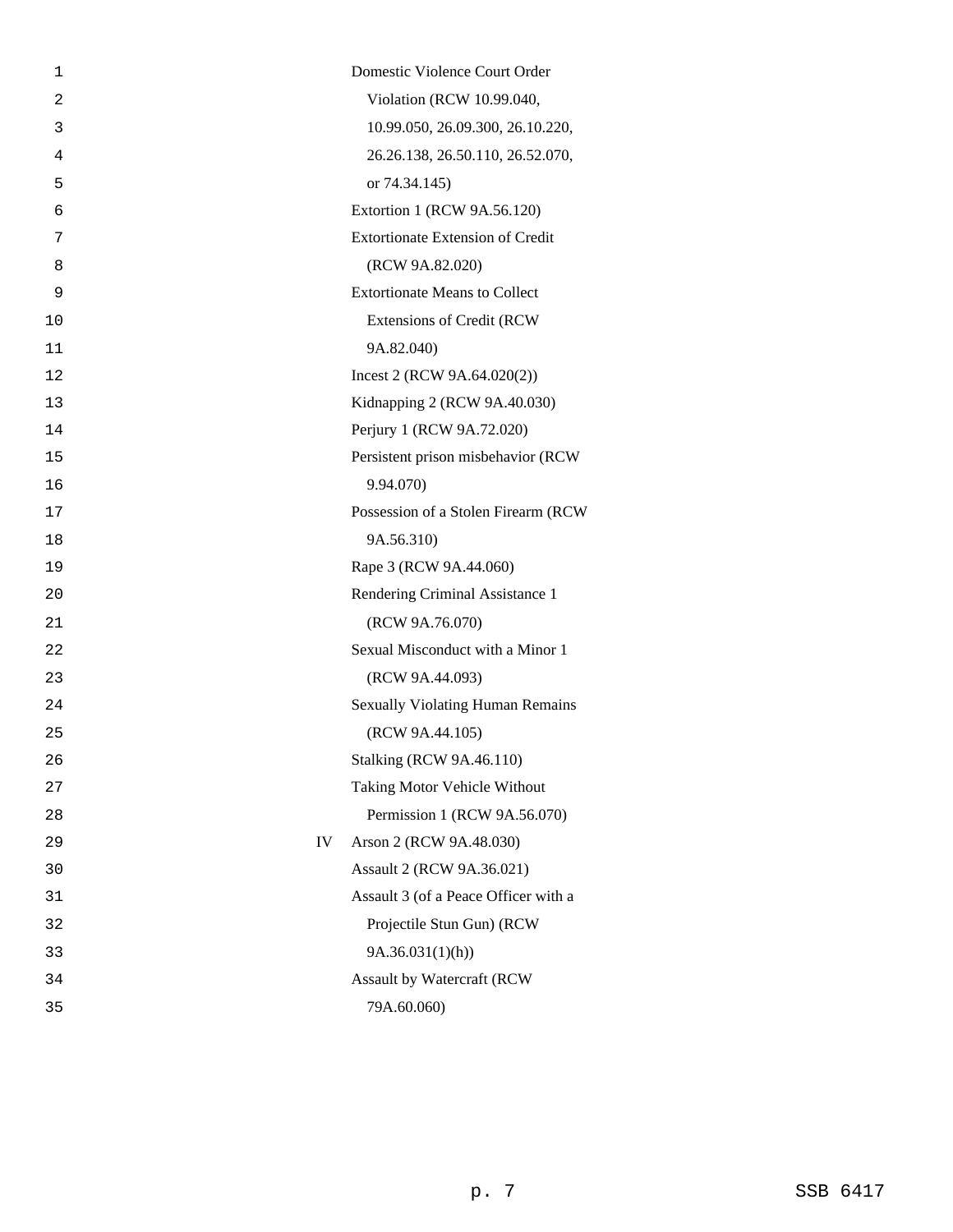| 1              | Bribing a Witness/Bribe Received by    |
|----------------|----------------------------------------|
| $\overline{c}$ | Witness (RCW 9A.72.090,                |
| 3              | 9A.72.100)                             |
| 4              | Cheating 1 (RCW 9.46.1961)             |
| 5              | Commercial Bribery (RCW                |
| 6              | 9A.68.060)                             |
| 7              | Counterfeiting (RCW 9.16.035(4))       |
| 8              | Endangerment with a Controlled         |
| 9              | Substance (RCW 9A.42.100)              |
| 10             | Escape 1 (RCW 9A.76.110)               |
| 11             | Hit and Run--Injury (RCW               |
| 12             | 46.52.020(4)(b)                        |
| 13             | Hit and Run with Vessel--Injury        |
| 14             | Accident (RCW 79A.60.200(3))           |
| 15             | Identity Theft 1 (RCW 9.35.020(2))     |
| 16             | Indecent Exposure to Person Under      |
| 17             | Age Fourteen (subsequent sex           |
| 18             | offense) (RCW 9A.88.010)               |
| 19             | Influencing Outcome of Sporting        |
| 20             | Event (RCW 9A.82.070)                  |
| 21             | Malicious Harassment (RCW              |
| 22             | 9A.36.080)                             |
| 23             | <b>Residential Burglary (RCW</b>       |
| 24             | 9A.52.025)                             |
| 25             | Robbery 2 (RCW 9A.56.210)              |
| 26             | Theft of Livestock 1 (RCW 9A.56.080)   |
| 27             | Threats to Bomb (RCW 9.61.160)         |
| 28             | Trafficking in Stolen Property 1 (RCW  |
| 29             | 9A.82.050)                             |
| 30             | Unlawful factoring of a credit card or |
| 31             | payment card transaction (RCW          |
| 32             | 9A.56.290(4)(b)                        |
| 33             | Unlawful transaction of health         |
| 34             | coverage as a health care service      |
| 35             | contractor (RCW 48.44.016(3))          |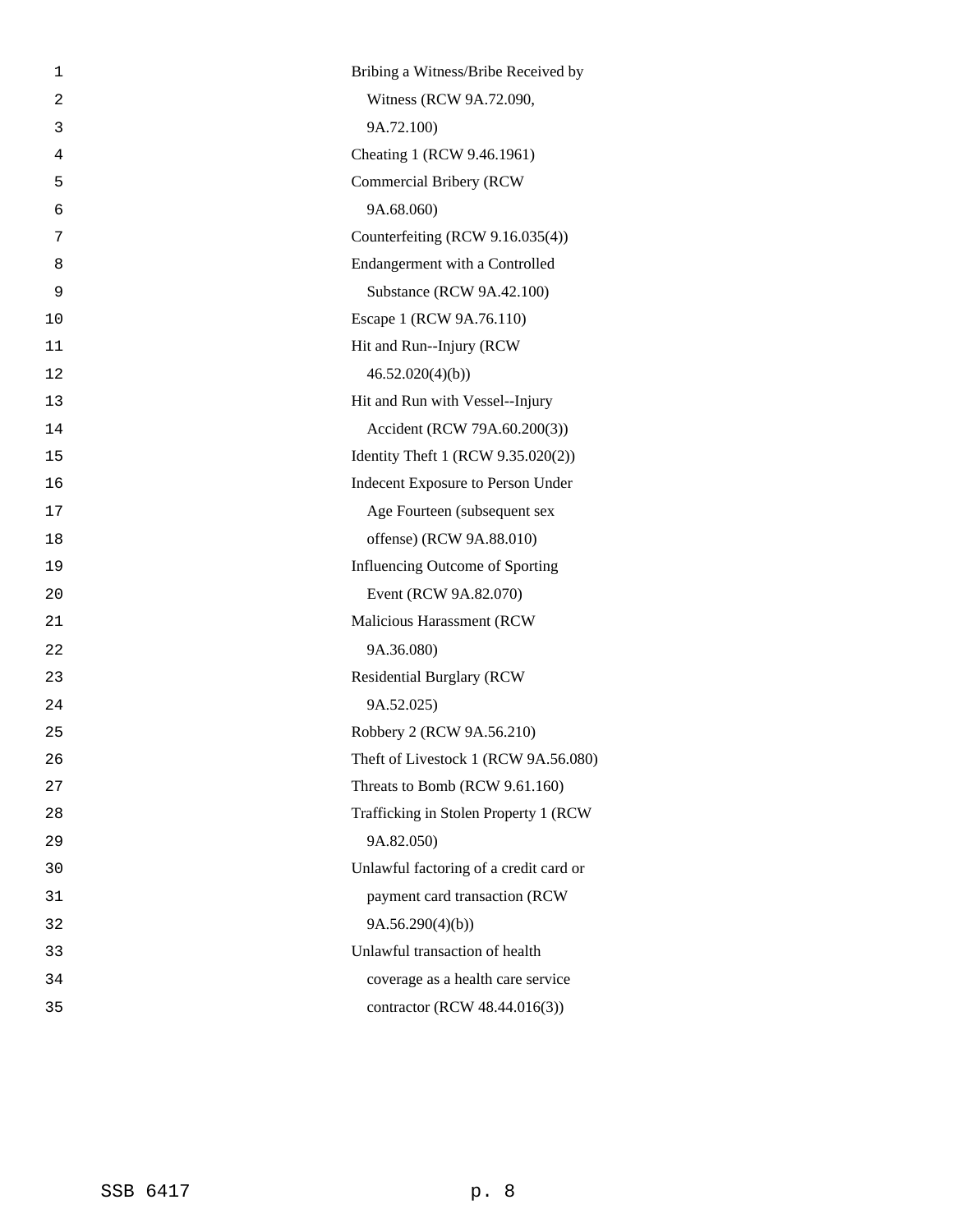| 1              | Unlawful transaction of health             |
|----------------|--------------------------------------------|
| $\overline{2}$ | coverage as a health maintenance           |
| 3              | organization (RCW 48.46.033(3))            |
| 4              | Unlawful transaction of insurance          |
| 5              | business (RCW 48.15.023(3))                |
| 6              | Unlicensed practice as an insurance        |
| 7              | professional (RCW 48.17.063(3))            |
| 8              | Use of Proceeds of Criminal                |
| 9              | Profiteering (RCW 9A.82.080 (1)            |
| 10             | and $(2)$ )                                |
| 11             | Vehicular Assault, by being under the      |
| 12             | influence of intoxicating liquor or        |
| 13             | any drug, or by the operation or           |
| 14             | driving of a vehicle in a reckless         |
| 15             | manner (RCW 46.61.522)                     |
| 16             | Willful Failure to Return from             |
| 17             | Furlough (RCW 72.66.060)                   |
| 18             | Ш<br>Abandonment of dependent person 2     |
| 19             | (RCW 9A.42.070)                            |
| 20             | <b>Animal Cruelty 1 (Sexual Conduct or</b> |
| 21             | Contact) (RCW 16.52.205(3))                |
| 22             | Assault 3 (Except Assault 3 of a Peace     |
| 23             | Officer With a Projectile Stun             |
| 24             | Gun) (RCW 9A.36.031 except                 |
| 25             | subsection $(1)(h)$                        |
| 26             | Assault of a Child 3 (RCW 9A.36.140)       |
| 27             | Bail Jumping with class B or C Felony      |
| 28             | (RCW 9A.76.170(3)(c))                      |
| 29             | Burglary 2 (RCW 9A.52.030)                 |
| 30             | Communication with a Minor for             |
| 31             | <b>Immoral Purposes (RCW)</b>              |
| 32             | 9.68A.090)                                 |
| 33             | Criminal Gang Intimidation (RCW            |
| 34             | 9A.46.120)                                 |
| 35             | Criminal Mistreatment 2 (RCW               |
| 36             | 9A.42.030)                                 |
| 37             | Custodial Assault (RCW 9A.36.100)          |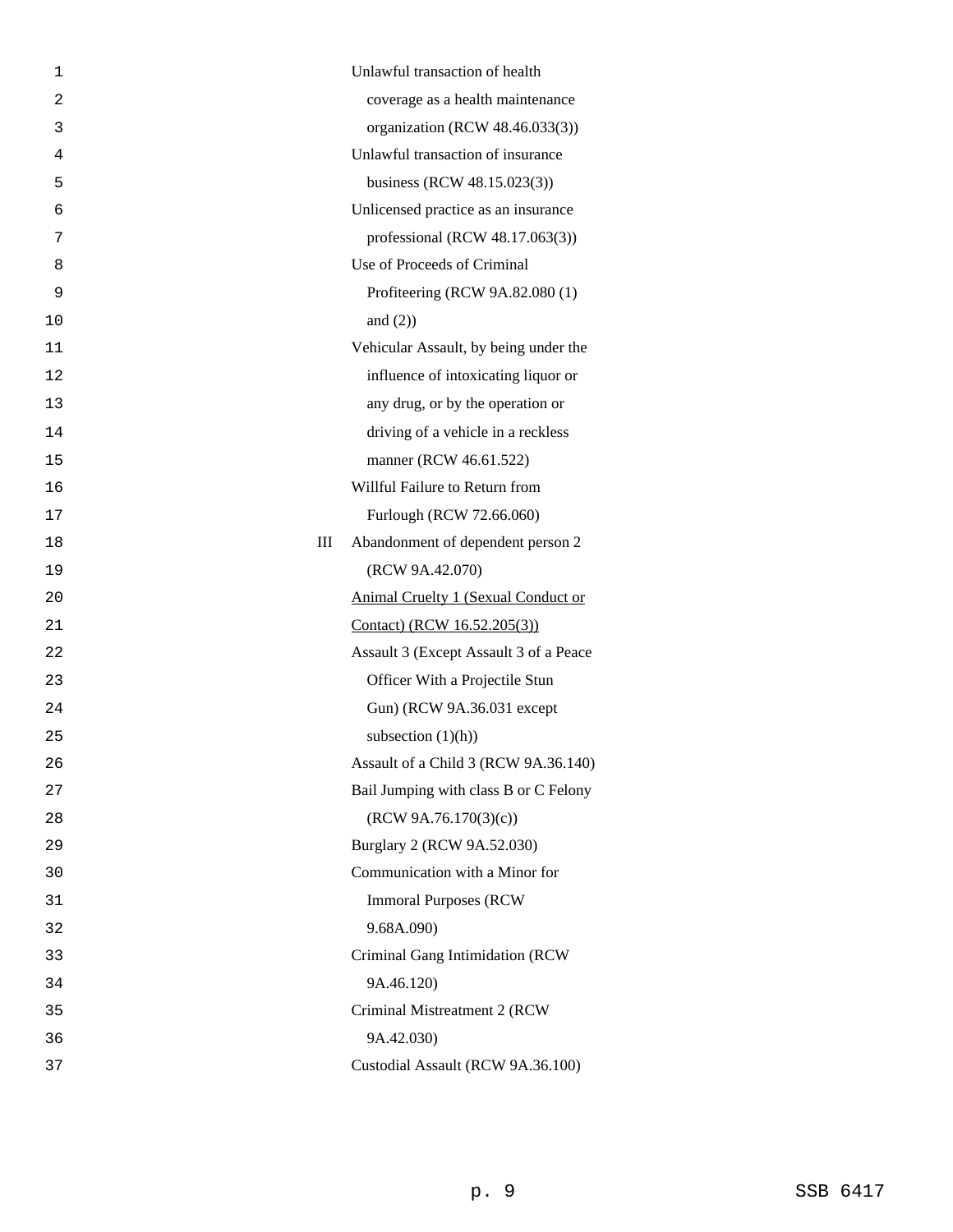| 1              | Cyberstalking (subsequent conviction          |
|----------------|-----------------------------------------------|
| $\overline{2}$ | or threat of death) (RCW                      |
| 3              | 9.61.260(3)                                   |
| $\overline{4}$ | Escape 2 (RCW 9A.76.120)                      |
| 5              | Extortion 2 (RCW 9A.56.130)                   |
| 6              | Harassment (RCW 9A.46.020)                    |
| 7              | Intimidating a Public Servant (RCW            |
| 8              | 9A.76.180)                                    |
| 9              | Introducing Contraband 2 (RCW                 |
| 10             | 9A.76.150)                                    |
| 11             | Malicious Injury to Railroad Property         |
| 12             | (RCW 81.60.070)                               |
| 13             | <b>Negligently Causing Substantial Bodily</b> |
| 14             | Harm By Use of a Signal                       |
| 15             | Preemption Device (RCW                        |
| 16             | 46.37.674)                                    |
| 17             | Patronizing a Juvenile Prostitute             |
| 18             | (RCW 9.68A.100)                               |
| 19             | Perjury 2 (RCW 9A.72.030)                     |
| 20             | Possession of Incendiary Device (RCW          |
| 21             | 9.40.120)                                     |
| 22             | Possession of Machine Gun or Short-           |
| 23             | Barreled Shotgun or Rifle (RCW                |
| 24             | 9.41.190)                                     |
| 25             | Promoting Prostitution 2 (RCW                 |
| 26             | 9A.88.080)                                    |
| 27             | Securities Act violation (RCW                 |
| 28             | 21.20.400)                                    |
| 29             | Tampering with a Witness (RCW                 |
| 30             | 9A.72.120)                                    |
| 31             | Telephone Harassment (subsequent              |
| 32             | conviction or threat of death)                |
| 33             | (RCW 9.61.230(2))                             |
| 34             | Theft of Livestock 2 (RCW 9A.56.083)          |
| 35             | Trafficking in Stolen Property 2 (RCW         |
| 36             | 9A.82.055)                                    |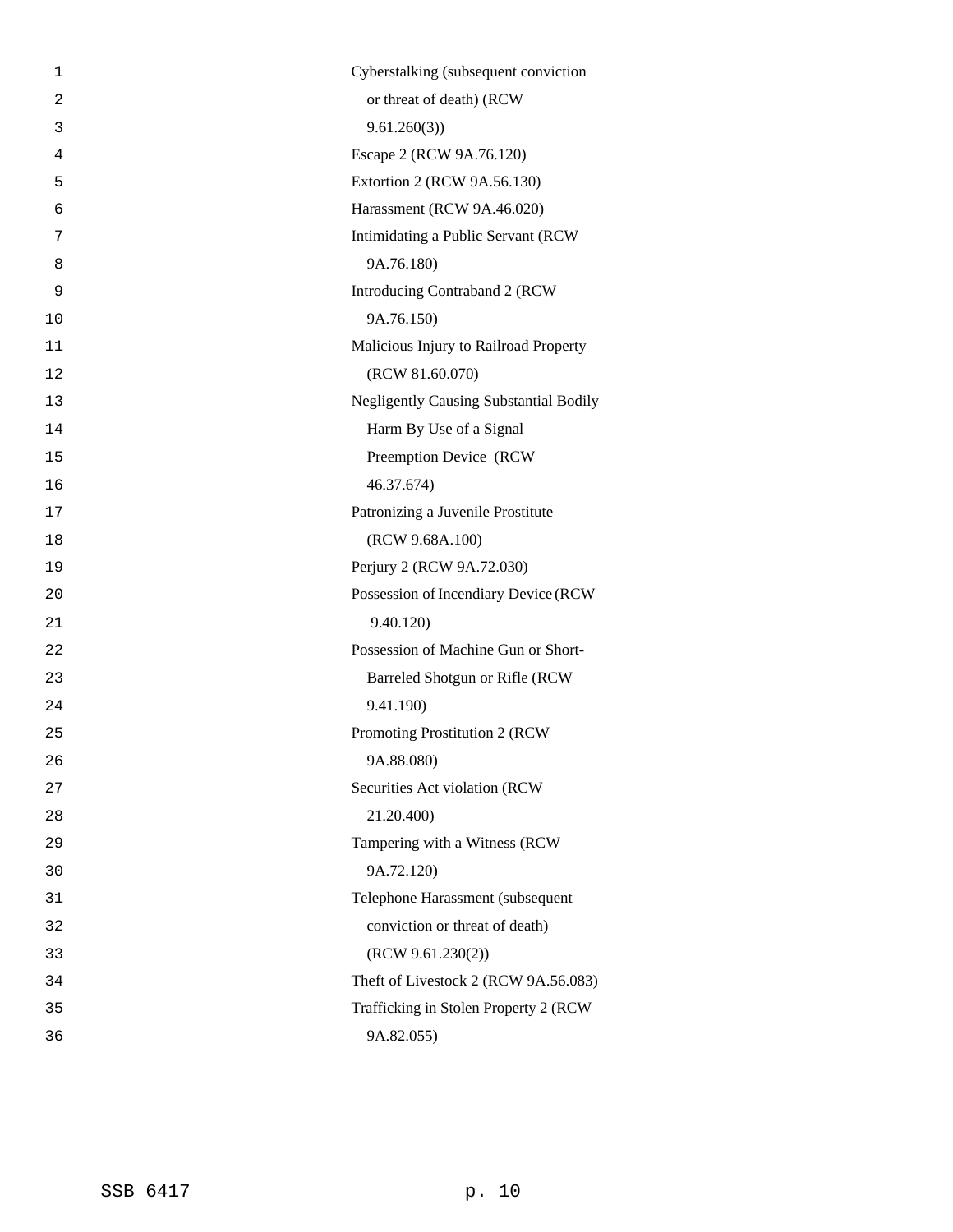| 1              |             | Unlawful Imprisonment (RCW             |
|----------------|-------------|----------------------------------------|
| $\overline{2}$ |             | 9A.40.040)                             |
| 3              |             | Unlawful possession of firearm in the  |
| 4              |             | second degree (RCW 9.41.040(2))        |
| 5              |             | Vehicular Assault, by the operation or |
| 6              |             | driving of a vehicle with disregard    |
| 7              |             | for the safety of others (RCW          |
| 8              |             | 46.61.522                              |
| 9              |             | Willful Failure to Return from Work    |
| 10             |             | Release (RCW 72.65.070)                |
| 11             | $\rm _{II}$ | <b>Computer Trespass 1 (RCW)</b>       |
| 12             |             | 9A.52.110)                             |
| 13             |             | Counterfeiting (RCW 9.16.035(3))       |
| 14             |             | <b>Escape from Community Custody</b>   |
| 15             |             | (RCW 72.09.310)                        |
| 16             |             | Health Care False Claims (RCW          |
| 17             |             | 48.80.030)                             |
| 18             |             | Identity Theft 2 (RCW 9.35.020(3))     |
| 19             |             | <b>Improperly Obtaining Financial</b>  |
| 20             |             | Information (RCW 9.35.010)             |
| 21             |             | Malicious Mischief 1 (RCW              |
| 22             |             | 9A.48.070)                             |
| 23             |             | Possession of Stolen Property 1 (RCW   |
| 24             |             | 9A.56.150)                             |
| 25             |             | Theft 1 (RCW 9A.56.030)                |
| 26             |             | Theft of Rental, Leased, or Lease-     |
| 27             |             | purchased Property (valued at one      |
| 28             |             | thousand five hundred dollars or       |
| 29             |             | more) (RCW 9A.56.096(5)(a))            |
| 30             |             | Trafficking in Insurance Claims (RCW   |
| 31             |             | 48.30A.015)                            |
| 32             |             | Unlawful factoring of a credit card or |
| 33             |             | payment card transaction (RCW          |
| 34             |             | 9A.56.290(4)(a)                        |
| 35             |             | Unlawful Practice of Law (RCW          |
| 36             |             | 2.48.180)                              |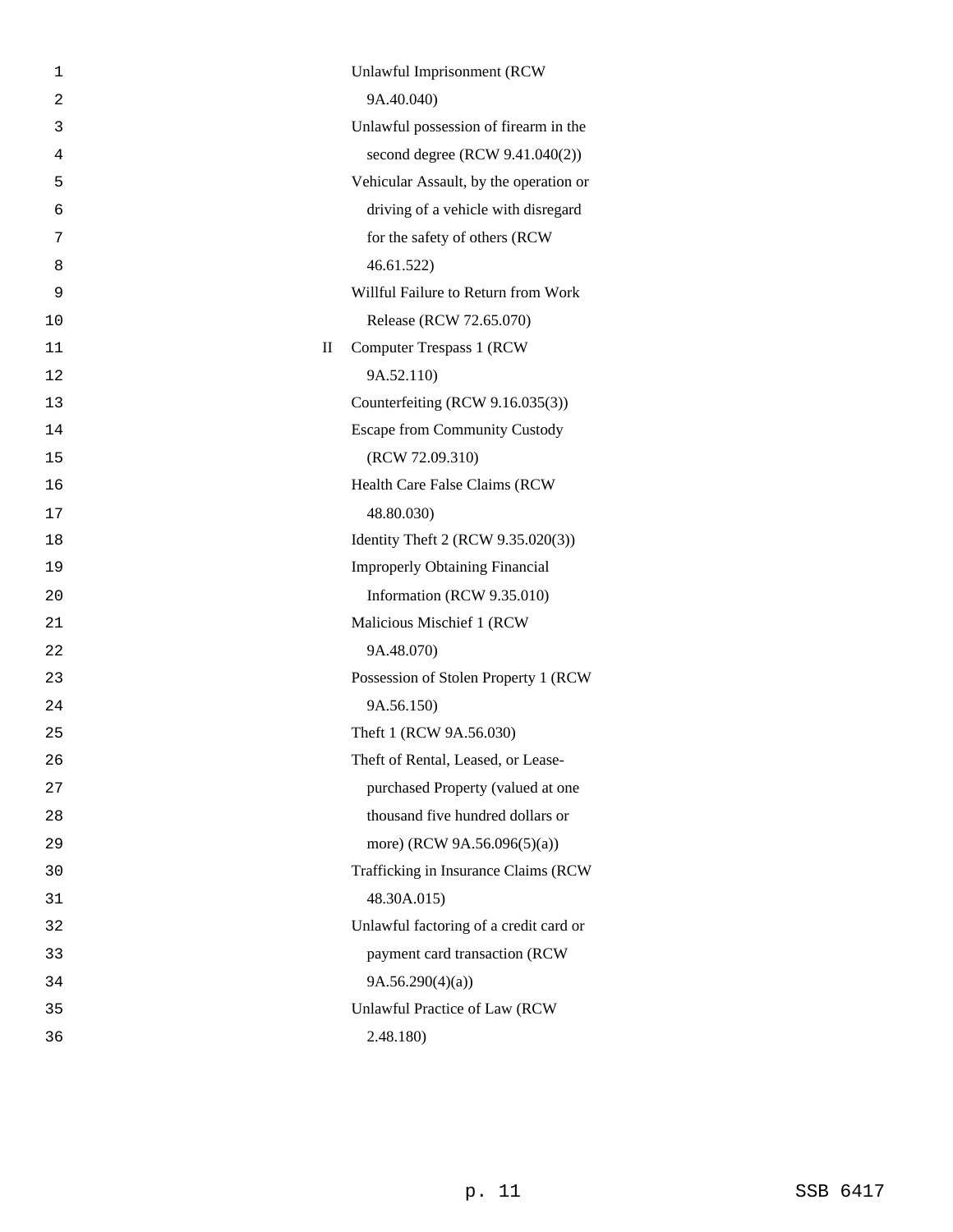| 1              | Unlicensed Practice of a Profession or            |
|----------------|---------------------------------------------------|
| $\overline{2}$ | Business (RCW 18.130.190(7))                      |
| 3              | Attempting to Elude a Pursuing Police<br>$\bf{I}$ |
| 4              | Vehicle (RCW 46.61.024)                           |
| 5              | False Verification for Welfare (RCW               |
| 6              | 74.08.055)                                        |
| 7              | Forgery (RCW 9A.60.020)                           |
| 8              | Fraudulent Creation or Revocation of a            |
| 9              | Mental Health Advance Directive                   |
| 10             | (RCW 9A.60.060)                                   |
| 11             | Malicious Mischief 2 (RCW                         |
| 12             | 9A.48.080)                                        |
| 13             | Mineral Trespass (RCW 78.44.330)                  |
| 14             | Possession of Stolen Property 2 (RCW              |
| 15             | 9A.56.160)                                        |
| 16             | Reckless Burning 1 (RCW 9A.48.040)                |
| 17             | Taking Motor Vehicle Without                      |
| 18             | Permission 2 (RCW 9A.56.075)                      |
| 19             | Theft 2 (RCW 9A.56.040)                           |
| 20             | Theft of Rental, Leased, or Lease-                |
| 21             | purchased Property (valued at two                 |
| 22             | hundred fifty dollars or more but                 |
| 23             | less than one thousand five                       |
| 24             | hundred dollars) (RCW                             |
| 25             | 9A.56.096(5)(b)                                   |
| 26             | Transaction of insurance business                 |
| 27             | beyond the scope of licensure                     |
| 28             | (RCW 48.17.063(4))                                |
| 29             | Unlawful Issuance of Checks or Drafts             |
| 30             | (RCW 9A.56.060)                                   |
| 31             | <b>Unlawful Possession of Fictitious</b>          |
| 32             | Identification (RCW 9A.56.320)                    |
| 33             | Unlawful Possession of Instruments of             |
| 34             | Financial Fraud (RCW                              |
| 35             | 9A.56.320)                                        |
| 36             | <b>Unlawful Possession of Payment</b>             |
| 37             | Instruments (RCW 9A.56.320)                       |